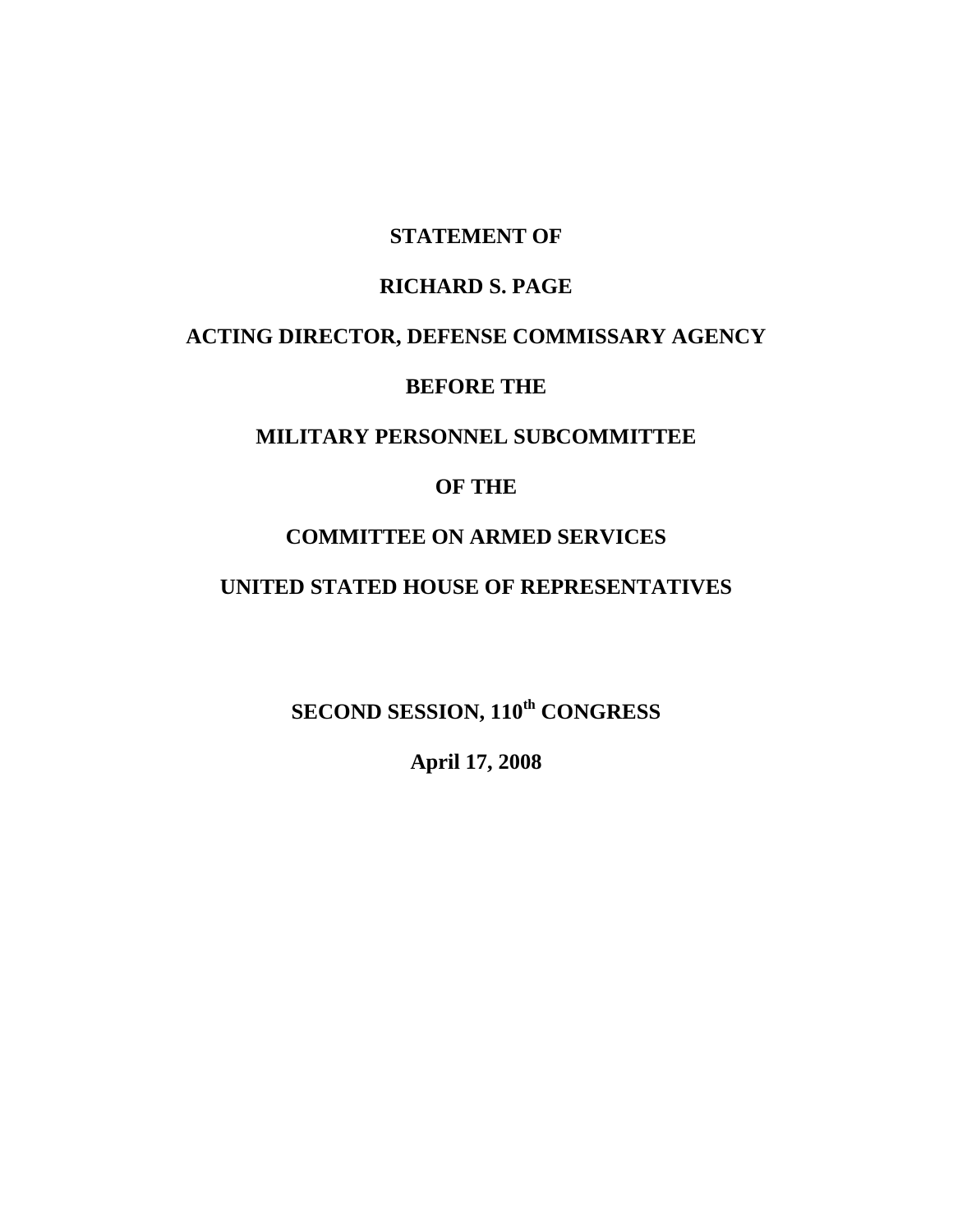Mr. Chairman and Members of the subcommittee, it is my pleasure to appear before you to provide the update of the Defense Commissary Agency's (DeCA) performance this past year. The commissary benefit continues to remain strong, providing exceptional savings and service for the men and women who proudly serve our great Nation! The improved processes put in place over the past several years allow us to increase the value of the benefit while keeping costs constant. The 18,000 employees who operate the commissary system and do such a great job running our 259 stores worldwide continue to be a source of personal pride as they efficiently and effectively provide one of the Department's most desired benefits. Our employees have readily accepted our newest challenge to deliver the commissary benefit to those Guard and Reserve personnel not located in close proximity to one of DeCA's commissaries. Those Guard and Reserve families, who have been asked to sacrifice so much for this Nation, truly deserve our efforts to provide the commissary benefit through on-site sales—taking the benefit to them!

We had another impressive year in 2007 and once again our numbers say it all—sales continue to grow; the cost of delivering the commissary benefit, both in actual and in constant fiscal year 2000 dollars, came in under budget; customer service and patron savings levels remain steady. Our patrons continue to express their appreciation for the commissary benefit with their wallets. Our annual sales totaled \$5.54 billion in 2007, a 2.2 percent increase over 2006; and thus far in 2008 we're already up over \$100 million more than for this same time period in 2007. Increased sales numbers are important not from a bottom line profit perspective, but, as a measurement of merit of how well DeCA is doing in providing the commissary benefit. At the same time our costs again came in under program as we continue to find more efficient ways to increase the value of the commissary benefit to our patrons. The value they hold the commissary benefit in was again confirmed by our patrons who rated their overall customer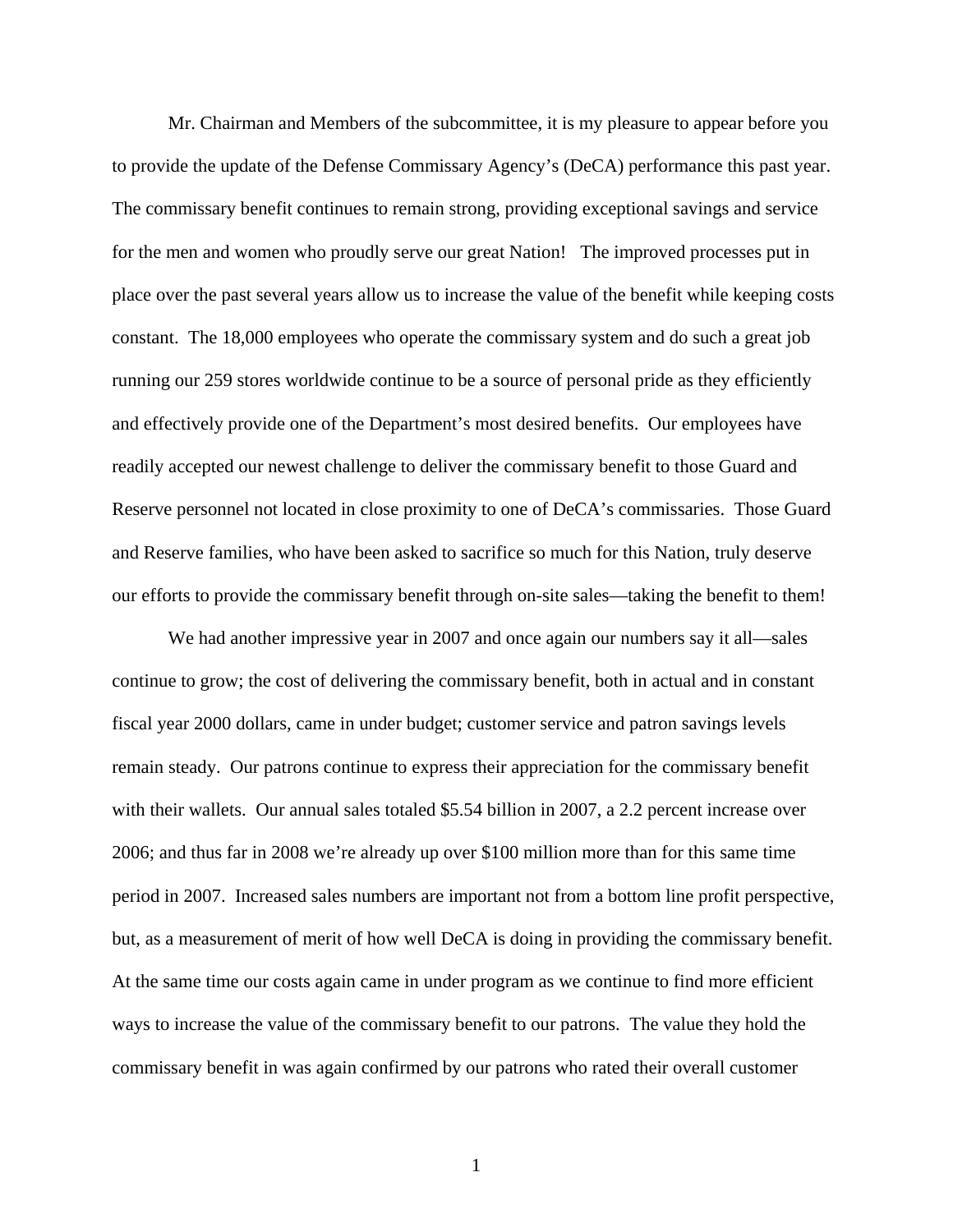service satisfaction a 4.60, on a scale of 5, which is the practical limit of perfection. Our patrons continue to believe we are doing it right! Again this year our internal measures were validated externally by the American Customer Satisfaction Index (ACSI). DeCA's FY 2007 score, for the third year, remains at 77, and continues to be higher than the ACSI commercial supermarket industry average of 76, again behind only a single supermarket chain. Customers reported to ASCI that DeCA's strengths are: perceived quality, perceived value, low customer complaints, and customer loyalty.

However, customer savings continue to be the heart of the commissary benefit. It is this level of savings and the fact that we deliver commissary items at the same price to all locations, including remote locations and overseas, that make the commissary one of the most highly prized benefits provided military families. The savings of 31.9 percent amounts to \$3,000.00 per year that an average family of four could save by purchasing their grocery items at their commissary. Of course, attaining this level of savings would not be possible without the tremendous support our extended team of trading partners—manufacturers, distributors and brokers—provide in the pricing and promotion of products. I would like to take this opportunity on behalf of DeCA and commissary patrons everywhere to publicly acknowledge and thank all of them for their support of the commissary benefit.

DeCA continues to demonstrate the governance attributes of a successful governmental entity. Of significance again this year is DeCA's Internal Control program. For the last two years, DeCA received the DoD "Check It Award of Excellence", for receiving one of the top scores in the Department for its Statement of Assurance. This is an acknowledgment that DeCA's internal controls and its systems for testing their effectiveness are some of the best in the business. In 2006, DeCA was the sole recipient of the award. For 2007, two other DoD entities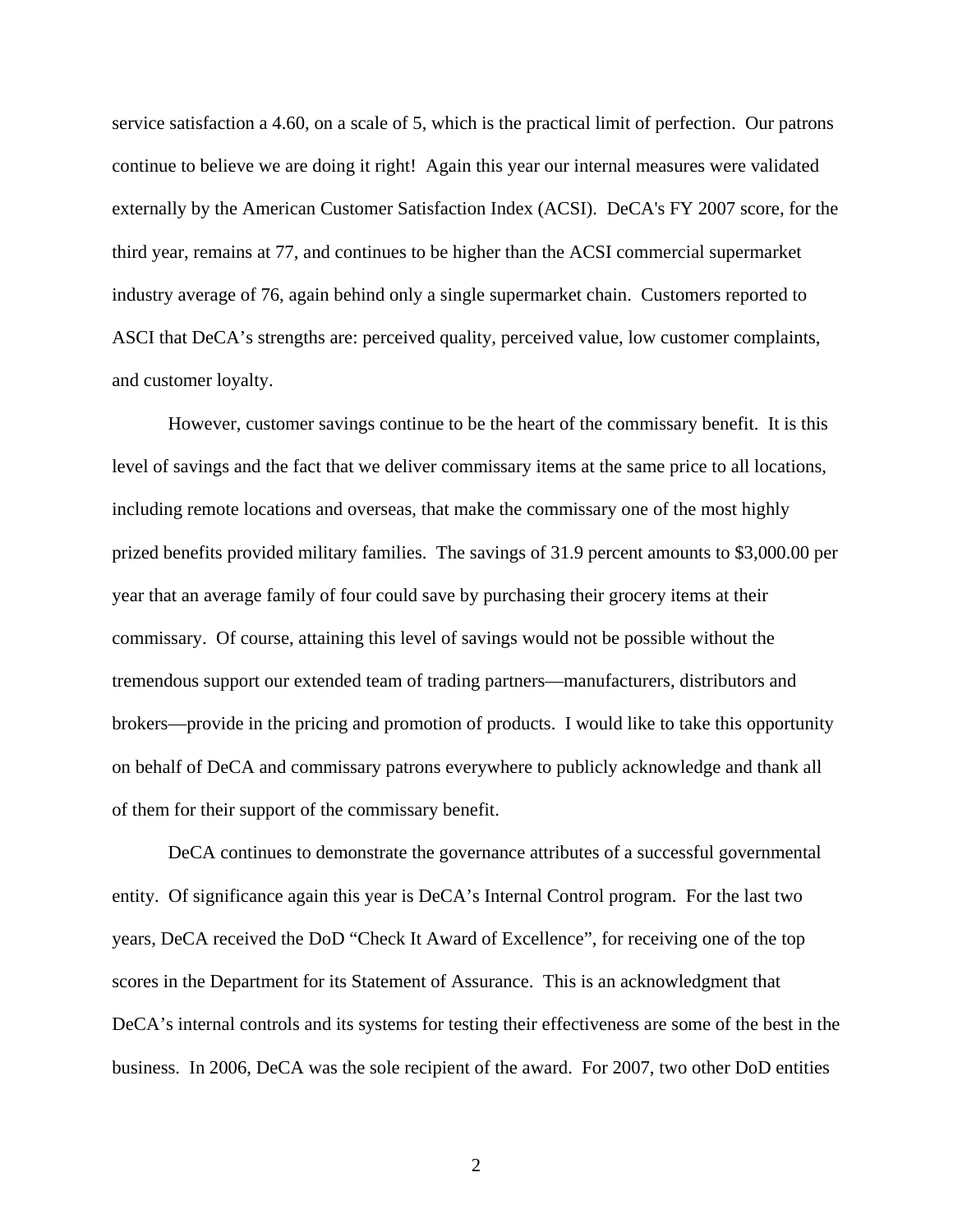were honored with this prestigious award along with DeCA. In addition, in fiscal year 2007, independent auditors gave DeCA its sixth consecutive "'unqualified opinion.'" In business, an unqualified opinion says that an organization's financial statements accurately represent the firm's financial standing as measured by the accepted accounting principles in the United States. The unqualified opinion puts DeCA in a select group with only three other DoD agencies that have received six consecutive unqualified or "clean" opinions.

We continue to use Lean Six Sigma to refine business processes and to instill an ongoing culture change which is in alignment with the DoD-wide Continuous Process Improvement (CPI) Initiative and our Strategic Plan. The Agency is continuing to focus on CPI to streamline our processes, reduce redundancies, and eliminate unnecessary steps. The projects that have been identified for streamlining processes are in various stages and are already delivering more effective and efficient support to our stores. More importantly, however, is that the resulting process improvements have compensated for "salami slice" manpower reductions previously taken and mission increases.

The driving factor behind DeCA's continuum in reengineering is the need to position the Agency and its workforce to successfully meet future challenges including: 1) base realignment and closure actions, 2) A-76 competitive sourcing, 3) Global Defense Posture Realignment (GDPR), 4) technological advances, and 5) changes in the market place. We must ensure an effective above-store structure, focused on delivering services and products that best support the stores so that we can continue to provide an efficient commissary benefit.

Ever mindful that commissaries solidify the nation's commitment to its military by providing a non-pay compensation benefit for active duty military personnel, guard, reserves, retirees and their family members, our Strategic Plan continues to be the "living document" that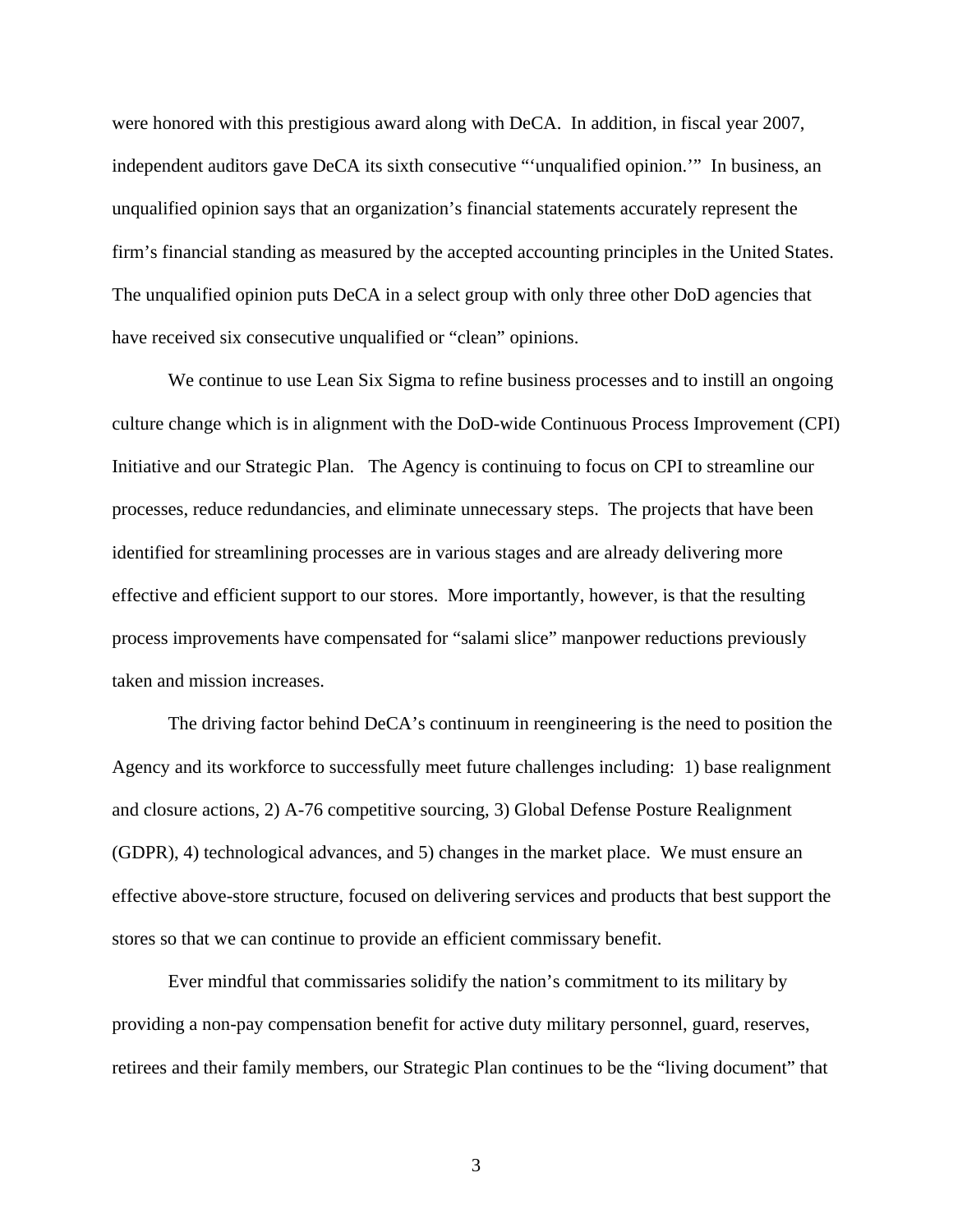ensures the commissary remains relevant, responsive, and recognized as an important quality-oflife benefit by our patrons and stakeholders. Two key initiatives developed in this plan are expanded Guard and Reserve support and increased support for military families and wounded warriors. Of course, as we continue planning and implementation, our strategic focus continues to be to provide the best possible benefit while controlling cost to the taxpayer. This means we need to become more innovative in process improvements and take advantage of technological advances. We need to envision what the retail food industry will look like in the future and make good judgments on what we must do to be a leader in this emerging marketplace. We assess our progress and performance through an integrated forum with a corporate focus on the effectiveness and execution of the Agency's strategies, initiatives, and programs to review progress and performance results at all levels. It serves as the executive assessment of the "Health of the Agency" and is a checkpoint to see if we are "on the right track and doing the right things" in providing the commissary benefit to our customers efficiently. This process allows executive and senior leadership to make better informed decisions and course adjustments that may be necessary to refocus the Agency.

For 2008 DeCA has four strategic initiatives: Focusing on people; supporting the Guard and Reserve; going "greener"; and increasing cooperation with the Exchanges.

**Focusing on People:** One of DeCA's strategic goals is to transform the workforce to become more agile, knowledgeable and motivated so they may provide exceptional customer service. In fact, workforce development includes the largest investment in training at store level in the Agency's history. We recognize that to be successful, the Agency must focus on a comprehensive plan that allows us to attract, develop and retain high performing employees by expanding our talent pool. We are particularly interested in attracting individuals who have an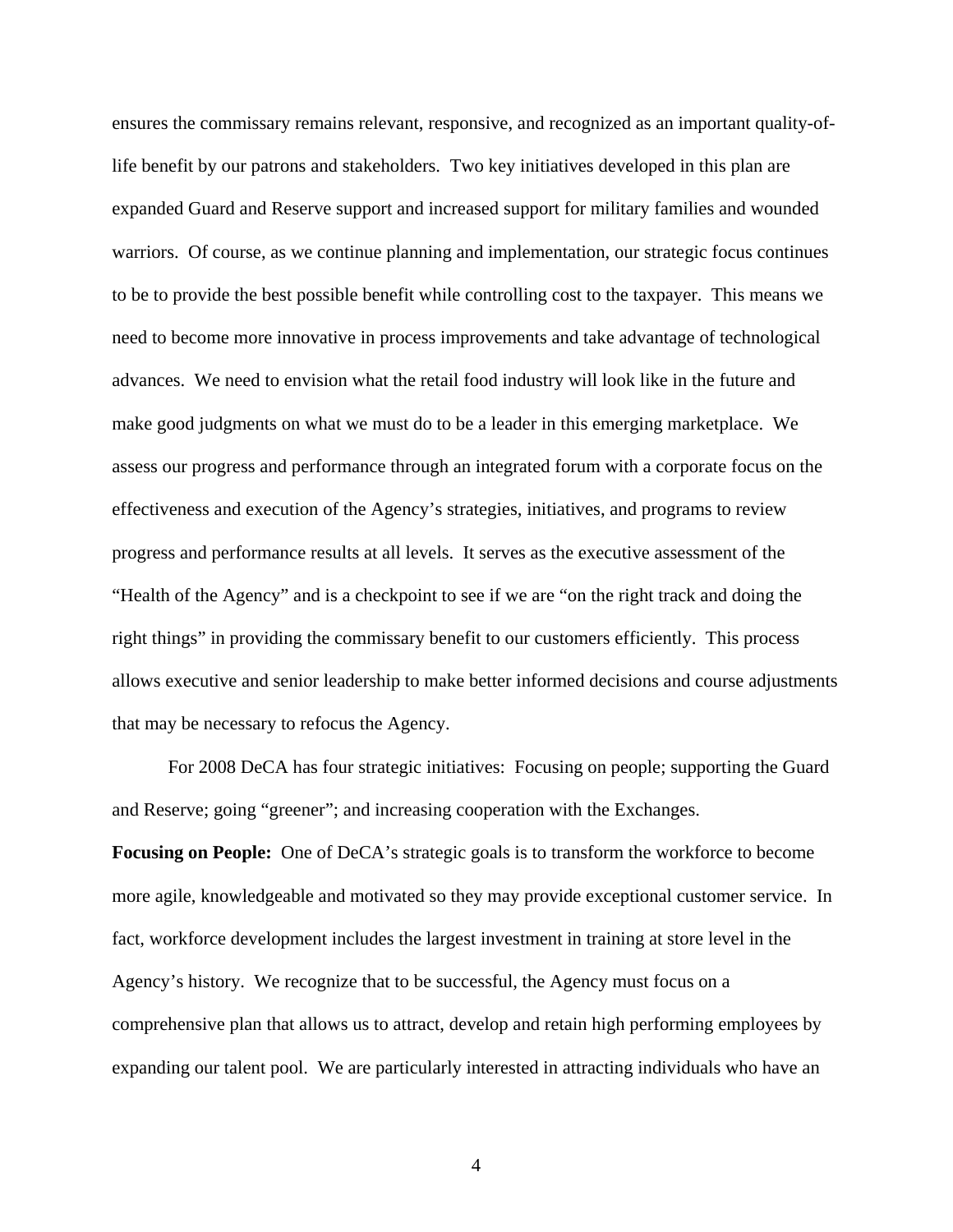investment in the Military Services and the commissary, such as wounded warriors and military family members. As part of our effort to give back to the community and the patron base we serve, we are hoping to hire 50 wounded warriors within the next few months. Further, while 38 percent of our workforce is currently composed of military family members we would like to see that number continue to expand. We believe this investment is not only beneficial as mere employment opportunities for those individuals, but also provide a significant improvement in the delivery of the commissary benefit. These individuals not only understand the sacrifices our patrons have made, they have a personal stake in improving the success of the commissary benefit.

To that end we have established a recruitment cell designed to centralize recruitment worldwide. Recruitment efforts will target a variety of sources such as military spouses, wounded warriors and disabled veterans, students, and U.S. citizens who possess retail experience. At store level, the recruitment cell focuses on the large student population, many of whom are military spouses and family members, currently employed by DeCA. The goal is to utilize the Student Education Employment Program as a vehicle to develop our future leaders. We currently have over 2000 students in our stores and our plan is to convert a number of high potential and interested students to the Student Career Experience Program and, ultimately, employ them as management interns in the stores. As students graduate and are hired as management interns, new students will be hired to replace them. A constant flow of students addresses the aging workforce challenge, allows us to attract the right people for the right job, and reduces vacancy fill time. At above-store level, where many more technical disciplines are involved, the recruitment is focused on the needs of each process owner.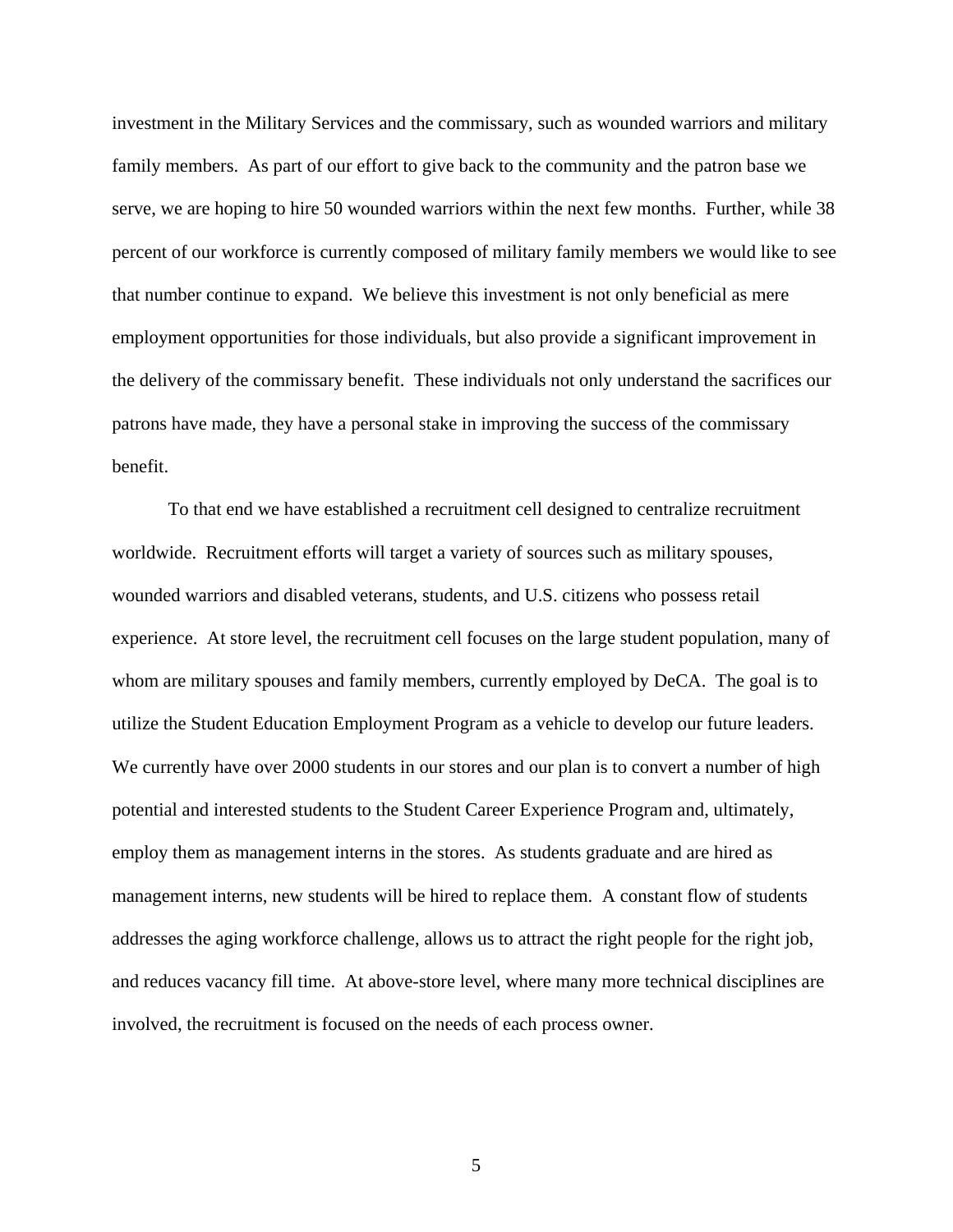**Supporting the Guard and Reserve:** Our Guard and Reserve efforts are two fold outreach or education aimed at enabling members and their families to "Discover Your Benefit" and expanding their access, allowing them to take advantage of their commissary benefit.

The "Discover Your Benefit" campaign emphasizes learning about *all* that DeCA offers and the materials provided are designed to reinforce the classic messages about the benefit, such as savings and Quality of Life, while introducing newer messages, such as nutrition, health and wellness. Our outreach efforts included providing exhibits at Guard and Reserve conferences; mass mailing of coupon booklets directly to Guard and Reserve units; promotion of the commissary benefit through numerous Guard and Reserve magazines; and meeting with Guard and Reserve commanders. We have met with the senior Guard and Reserve leaders seeking their guidance on how best to improve communications. In all of these meetings, DeCA received an enthusiastic reception for our efforts and commitments to support our expanded communications plan.

Expanding access is our effort to provide services to Reserve and Guard units that are not located at an installation where there is a commissary. The initial effort comprises on-site sales at Guard and Reserve centers. In 2007, on-site sales were held at 21 Guard and Reserve locations, providing approximately \$1.6 million worth of commissary products, at savings of more than 30 percent, to Guard and Reserve families. DeCA has met with Reserve and Guard leadership to further identify other locations for on-site sales that will maximize delivery of the benefit to geographically dispersed members. Our schedule shows we have already surpassed the goal to conduct 100 of these sales in 2008. By 2010, we expect that number to expand to over 400 onsite sales, as we implement a recurring sales program at these on-site locations affording these deserving personnel access to their commissary benefit. We are also planning to support Guard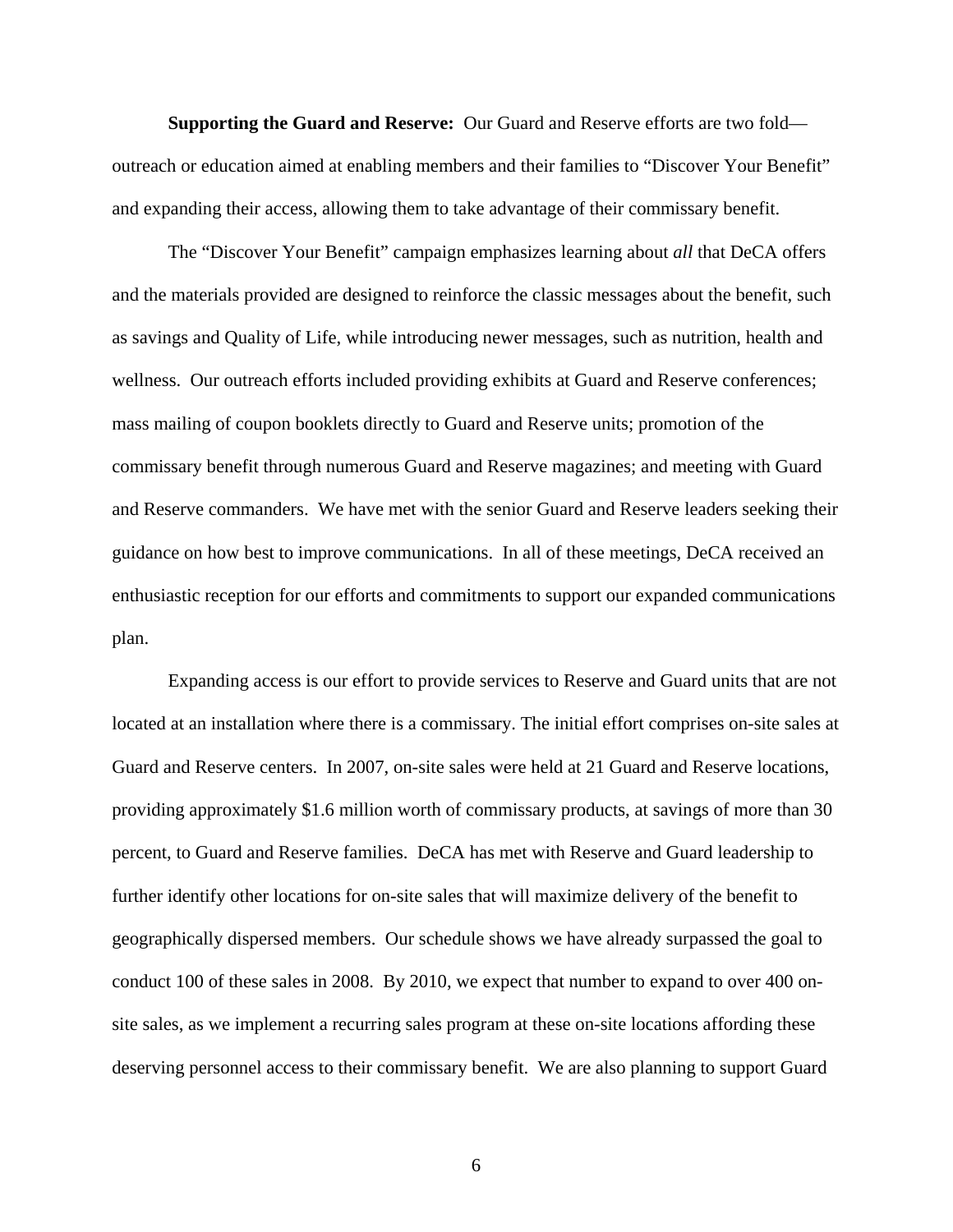and Reserve families by hiring family members to assist at the on-site sales, providing them an opportunity to earn additional family income. Unexpectedly, our efforts have not been as successful as we had hoped as many family members continue to inform us they would rather shop than work! We are working out the details so they can do both.

While on-site sales certainly provide access to the commissary benefit, we are also actively working system changes to the Virtual Commissary, our Internet sales outlet, to support Guard/Reserve location sales. Much like any purchase made over the Internet, this web-based enhancement will allow authorized patrons to select from an assortment of products offered in support of the location sale, pay for those products using a credit or debit card and accept delivery at the Guard/Reserve location. It is hoped these pre-paid Internet sales will allow DeCA to increase the support to the Guard and Reserve while reducing the resources required to conduct on-site sales.

Our trading partners are enthusiastically supporting these Guard and Reserve events, but have also taken the demonstration of their support to a new level. For example, over the 2007 holiday season, a number of our suppliers, recognizing the additional sacrifices that Guard members have encountered, donated \$95,000 in \$100-Certifichecks for Guard members to spend in commissaries. Keep in mind that the 30 percent commissary savings means that this \$95,000 donation is actually worth more than \$120,000 to Guard families. The checks were made available through an effort spearheaded by the American Logistics Association, a trade group representing military trading partners who support commissaries, and distributed by the National Guard Bureau to the units across America whose members were deemed most in need.

**Going Greener:** The Defense Commissary Agency established an Environmental Management System in December 2005, which continually evaluates important Agency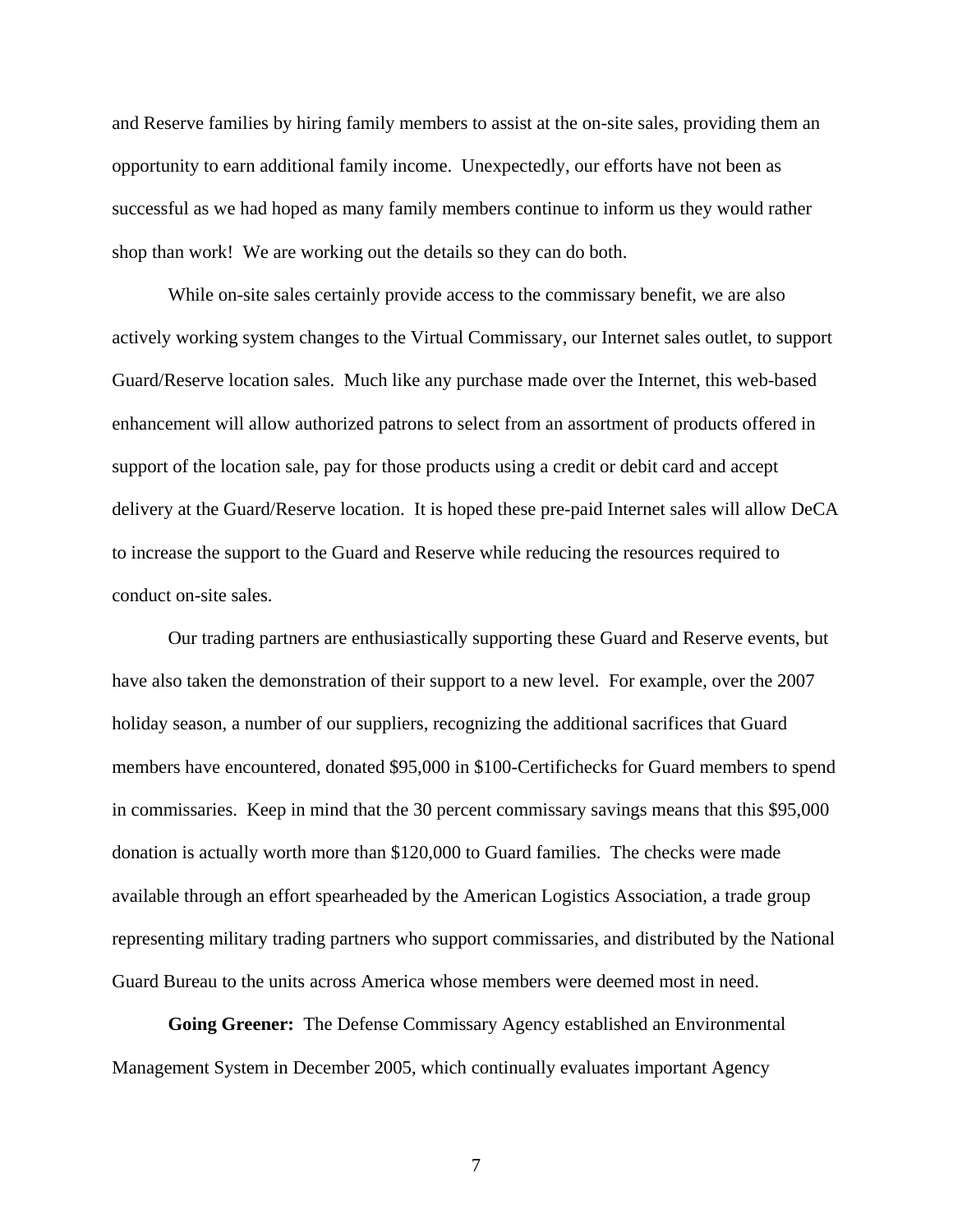environmental aspects impacting business practices. Again our efforts are on two fronts—those that effect our operations and those that affect our customers. We have learned that being environmentally friendly not only helps conserve resources but can be monetarily rewarding for a business as well. For example, the energy efficient lighting and refrigeration features we include in new and renovated stores have enabled us to reduce energy usage sufficiently to control our overall energy costs at a time when energy prices continue to soar. In FY 2007, we adopted a program to reduce the Agency's solid waste and at the same time produce revenue. Called "Trash for Cash" this program recycles the considerable amount of cardboard and plastic wrap DeCA receives each day with the delivery of product from its suppliers. In 2007, this recycling effort netted \$3.7 million which went into the surcharge coffers. We expect that figure to approach \$5 million in 2008.

In 2008, we launched our customer environmental awareness campaign – promoting specific products that are environmentally safe. Our environmental product focus built on our successful sale of organics which we first introduced as part of the health and wellness program. Over the past few years DeCA commissaries more than tripled the number of organic products available on their shelves. With the growing customer acceptance of organics in commissaries, we ventured into other areas. With Americans becoming more environmentally conscious, and following a European model, we introduced reusable cloth grocery bags strong enough to hold 30 pounds of groceries. These 70 cent bags have proven to be phenomenally popular with commissary customers and we have sold over 600,000 of them since their introduction at the end of October 2007. The growing use of the reusable bag by commissary patrons will not only reduce the number of plastic and paper bags disposed of in landfills, but DeCA's operating costs as well as we reduce our requirements for disposable bags. In fiscal year 2007, commissaries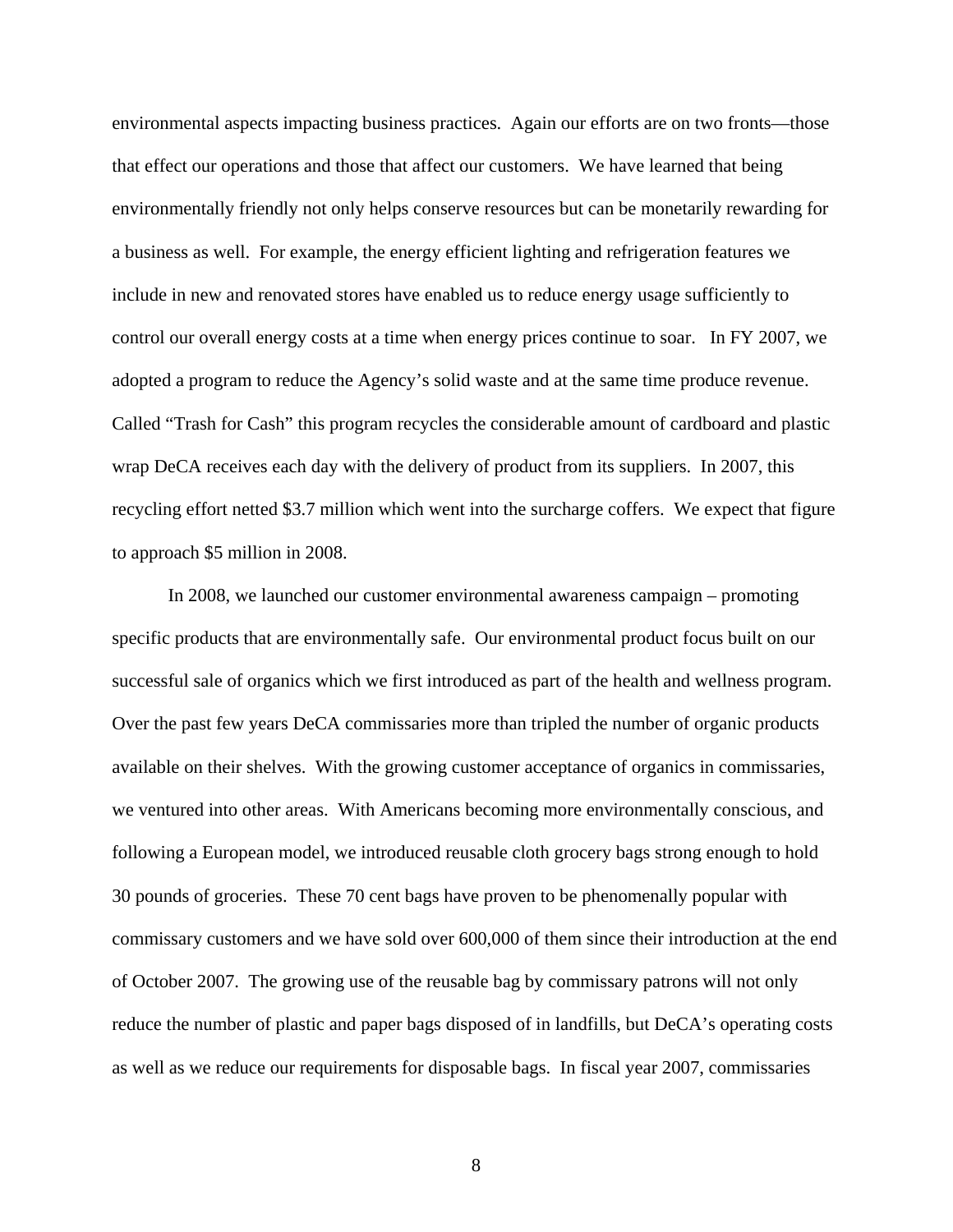spent more than \$20M on plastic and paper bags. If one-tenth of commissary shoppers switched from paper and plastic to reusable cloth bags, the agency would save more than \$2 million annually—money that could be used for other programs to increase the value of the commissary benefit without increasing its cost.

**Increase Cooperation with the Exchanges:** DeCA and the exchanges have entered a new era where we actively seek to cooperate and de-conflict our programs whenever the opportunity arises. A prime example of cooperation that strengthens the entire military resale community occurred last holiday season. DeCA and AAFES assisted each other in getting the word out on specials the other was offering. An AAFES employee handed out AAFES flyers in the commissary featuring their after Thanksgiving sales and a DeCA employee handed out flyers in AAFES featuring holiday promotional items and pre-Thanksgiving Day operating hours in commissaries. This simple bi-lateral advertising initiative provided great benefits for DeCA, AAFES and our patrons. AAFES reports having the best "Black Friday" ever in terms of sales, while DeCA had the highest single day sales to date, over \$11 million, for the Saturday before Thanksgiving.

DeCA and the Exchanges are also teaming on promotions and parking lot sales and many successful events with AAFES, NEXCOM and the Marine Corps Exchange have already been held. Too often in the past our promotional events have conflicted when both promoted similar items. By sharing our promotional calendars and upcoming major sales events we are able to develop complementary sales programs that benefit both the military resale system and our customers. For example, a DeCA beef promotion may be complemented by an exchange promotion on grills. The Exchanges have already expressed great interest and plan to join DeCA at many of the on-site sales planned at Guard and Reserve locations.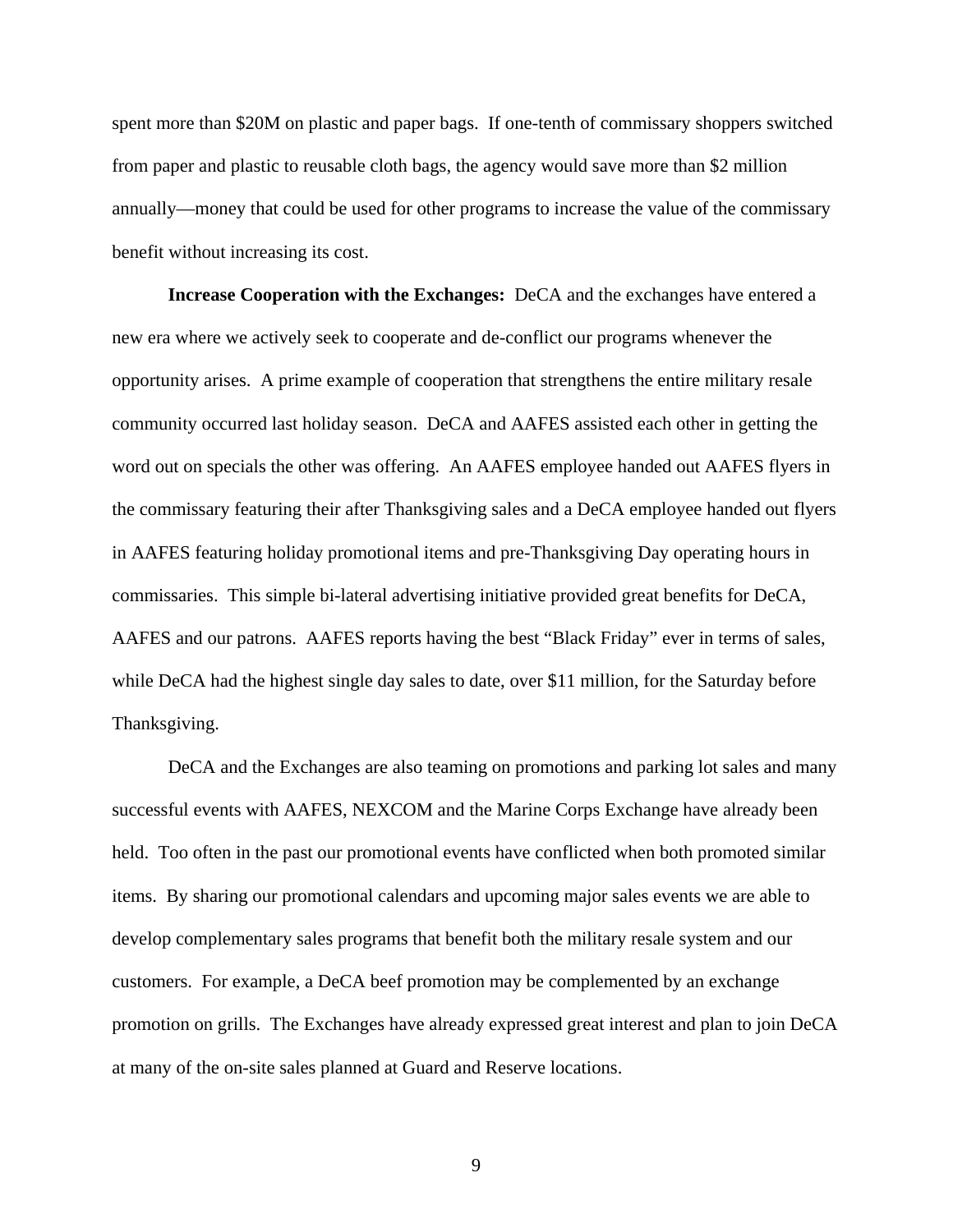A number of DeCA programs continue to provide value to our patrons and should be mentioned.

**Food Safety:** The American food supply continues to be among the safest in the world and Service members and their families who purchase goods at the commissary can be assured they have a safe food supply chain. In fact, DeCA has one of the best food safety programs of any retailer in America. First, we only buy products from DoD approved sources. DeCA monitors the established recall system of the Federal Government, www.recalls.gov, 24-7 so it can rapidly respond and notify patrons through our website and notices posted in our stores almost immediately after a product recall is announced. The next line of defense forms at the commissary. U.S. Army Veterinary Command or U.S. Air Force Public Health personnel perform scheduled sanitary evaluations of DeCA facilities to ensure that they comply with the model Food Code administered by the Federal Food and Drug Administration. These inspections begin when the food arrives at the commissary or central distribution center and continue until it is purchased by the customer. The responsibility to inspect products on the shelves is reinforced by store sanitation coordinators who manage all food safety efforts within their particular commissaries. They work with the military food inspector, vendors, and store workers to ensure all food is received, stored, and displayed safely. In most cases, medical food inspectors from the U.S. Army Veterinary Command and U.S. Air Force Public Health maintain an office right on the receiving floor of commissaries and distribution centers.

As an additional safeguard, we also have recently developed a program which allows us to centrally lock out products to prevent their sale when the entire UPC is recalled. If recalled product happens to slip through and not be pulled from our shelves, when the product is scanned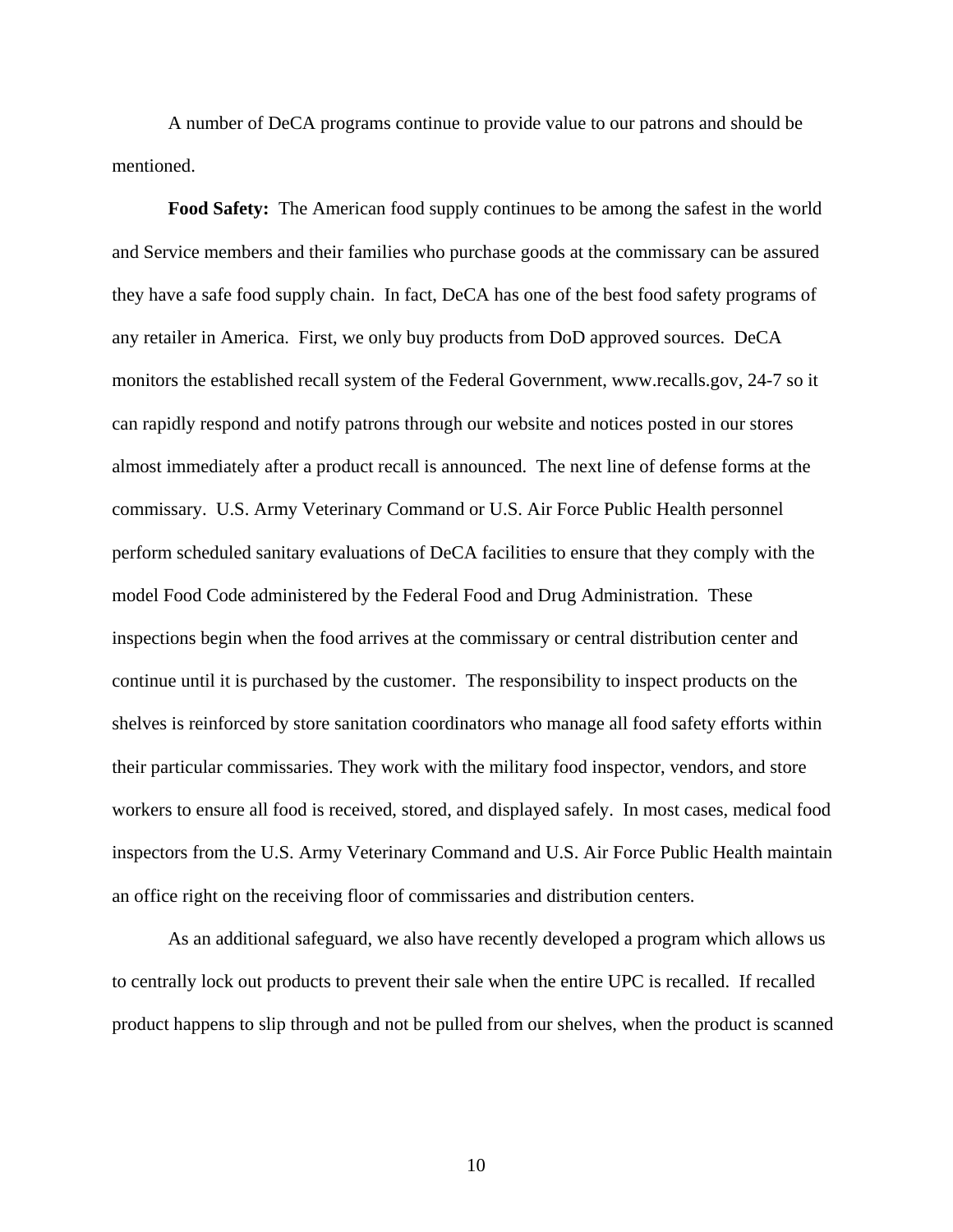as the customer checks out, our cash register system will not process its sale and notify the customer and our cashier that the product has been recalled.

To bring added awareness to our patrons, DeCA has joined with the U.S. Department of Agriculture, the Partnership for Food Safety Education, and its industry partners to bring the food safety message to the customer. We have designated April as Food Safety Month and will be making a concentrated effort to increase food safety awareness in the military communities DeCA serves. Our patrons will find food safety messages posted throughout our stores, with proper cooking tips. In many stores, Army Veterinary and Air Force Public Health officials will also be on hand to provide food safety advice.

**Nutrition, Health and Wellness:** One of our largest campaigns in recent years has been "It's Your Choice, Make It Healthy", providing information to customers in an effort to help increase awareness and provide dietary guidance. In the process of becoming the nutritional leader for the military and their families, DeCA is using this program and working with DoD to address health and wellness issues. DoD has identified a need to address the issue of overweight personnel in the military. According to the Dietary Guidelines for Americans, developed by the Department of Health and Human Services and the U. S. Department of Agriculture,, 24% of all military personnel are classified as overweight. There is an increased risk associated with overweight and chronic diseases such as diabetes, hypertension, and heart disease—all of which are leading killers in the United States.

A significant part of the It's Your Choice Make It Healthy program is the new and improved www.commissaries.com website. On the website the DeCA Dietitian has an interactive forum where patrons can post questions and get a response. Questions frequently posed concern diabetes and weight management. More and more shoppers are asking for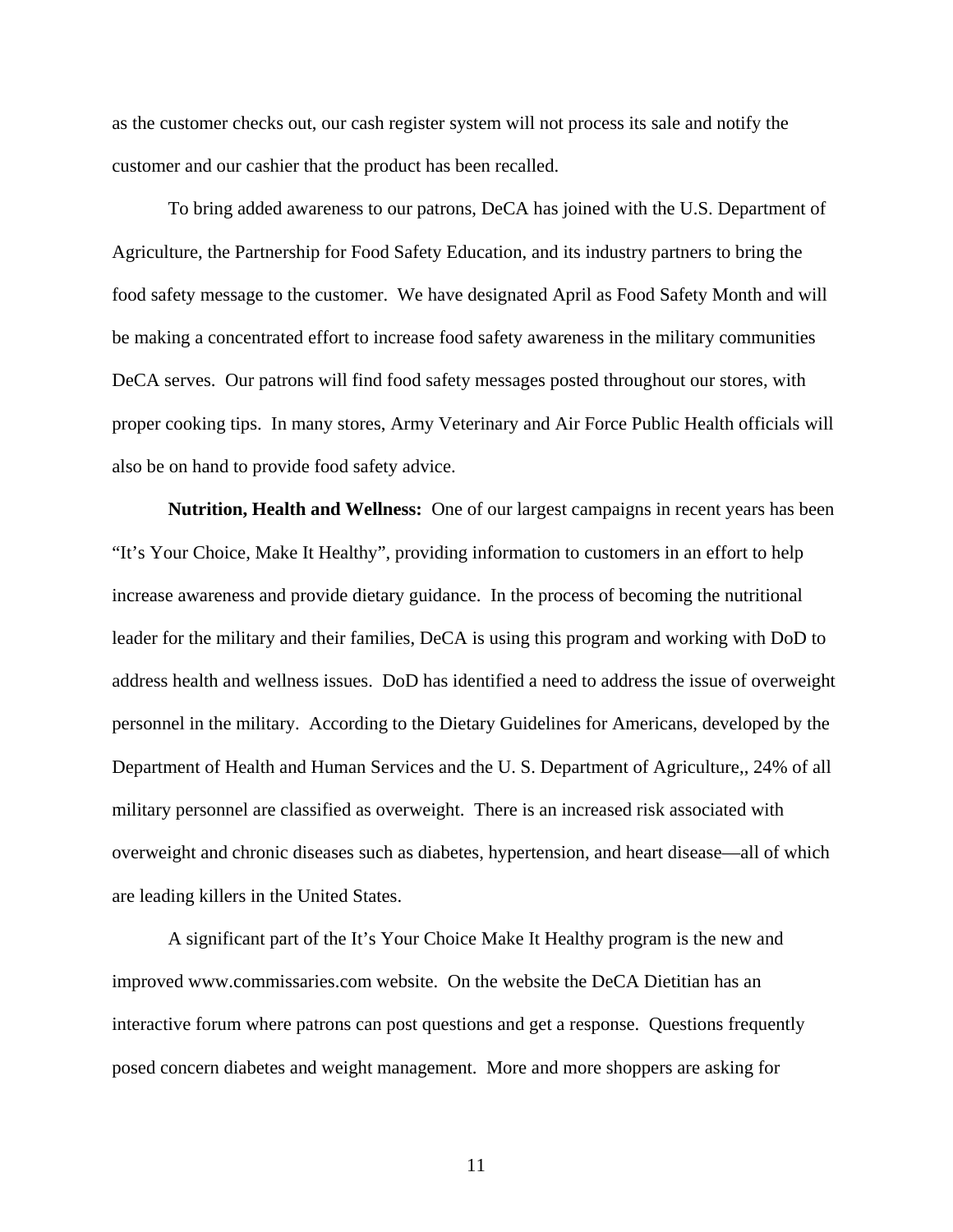guidance on how to lose weight and maintain weight loss. Reserve and National Guard customers are also being referred to DeCA for advice and assistance in weight management through a link on the Army Weigh to Stay Program. Conducted on-line, the Army Weigh to Stay Program regularly promotes the dietitian section on the DeCA website to its more than 500 program participants.

Other tools used to reach customers include the health and wellness promotions conducted on military installations worldwide:

- Health & Wellness Promotion Events held at the installation level where free samples of a variety of fruits and vegetables are offered along with educational information on the benefits of eating them and fitness contests held by the installation fitness centers personal trainers.
- Over 80 health screenings, providing blood pressure checks, body mass screenings and health education to customers have been held in DeCA's stores.
- The formation of a Health and Wellness Promotion Group, which consists of 23 military and civilian dietitians throughout the world, that work with commissaries conducting health and wellness events.
- During National Nutrition Month, this past March, commissaries worldwide kicked off the "Walk into Wellness" Campaign. Installation health promotion staff and our produce partners promoted walking towards good health in the commissary. This campaign is to promote walking for 30 to 60 minutes or 10,000 steps a day as recommended by the 2005 U.S. Dietary Guidelines and health experts.
- A partnership which provides healthy eating and living information to students in DoD Dependent Schools.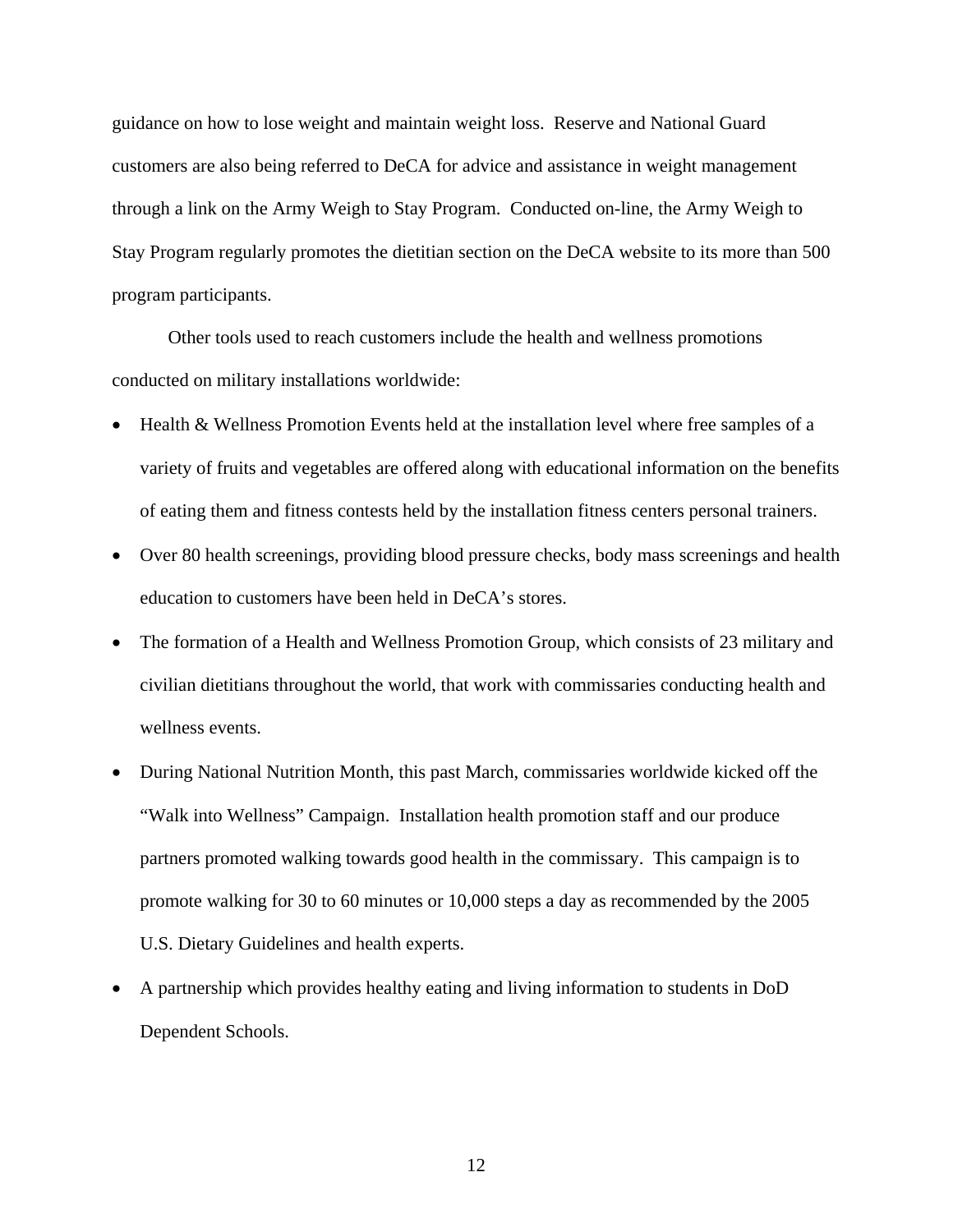• Promoting Military OneSource's 'Healthy Habits Coaching' program by displaying banners in commissaries. OneSource offers considerable health resources including health calculators, health library, weight loss toolkit and information on fitness and nutrition, finding health resources, managing stress, healthy recipes, and children's exercise and fitness.

**Giving Back to the Community:** Since the program started in 2003, the industry that supports commissaries and the general public have provided nearly \$14 million to military families under the Gift to Groceries Program. In addition, to providing donations directly to service members, or through one of charities—Operation Homefront, USO, Air Force Aid Society, Fisher House Foundation, and Operation Interdependence—who distribute them to military families, commissary Certifichecks have been a popular industry funded tool for use as give-aways at grand openings and other outreach events. A Certificheck is even included in each backpack provided wounded warriors when they visit the Pentagon as part of the Army's Wounded Warrior Program.

The Scholarships for Military Children Program remains a cornerstone of the commissary's involvement with local military communities. Since its inception in 2001, the program has awarded more than \$5.5 million in scholarships to 3,532 children of military families. Funded by industry and individual donations and administered without cost by the Fisher House Foundation, the goal of the program is to award a minimum of one \$1,500 scholarship at each commissary location that receives applications from students. The educational achievements a few of the military children who received a scholarship in 2001 and 2002 illustrate the value this program provides: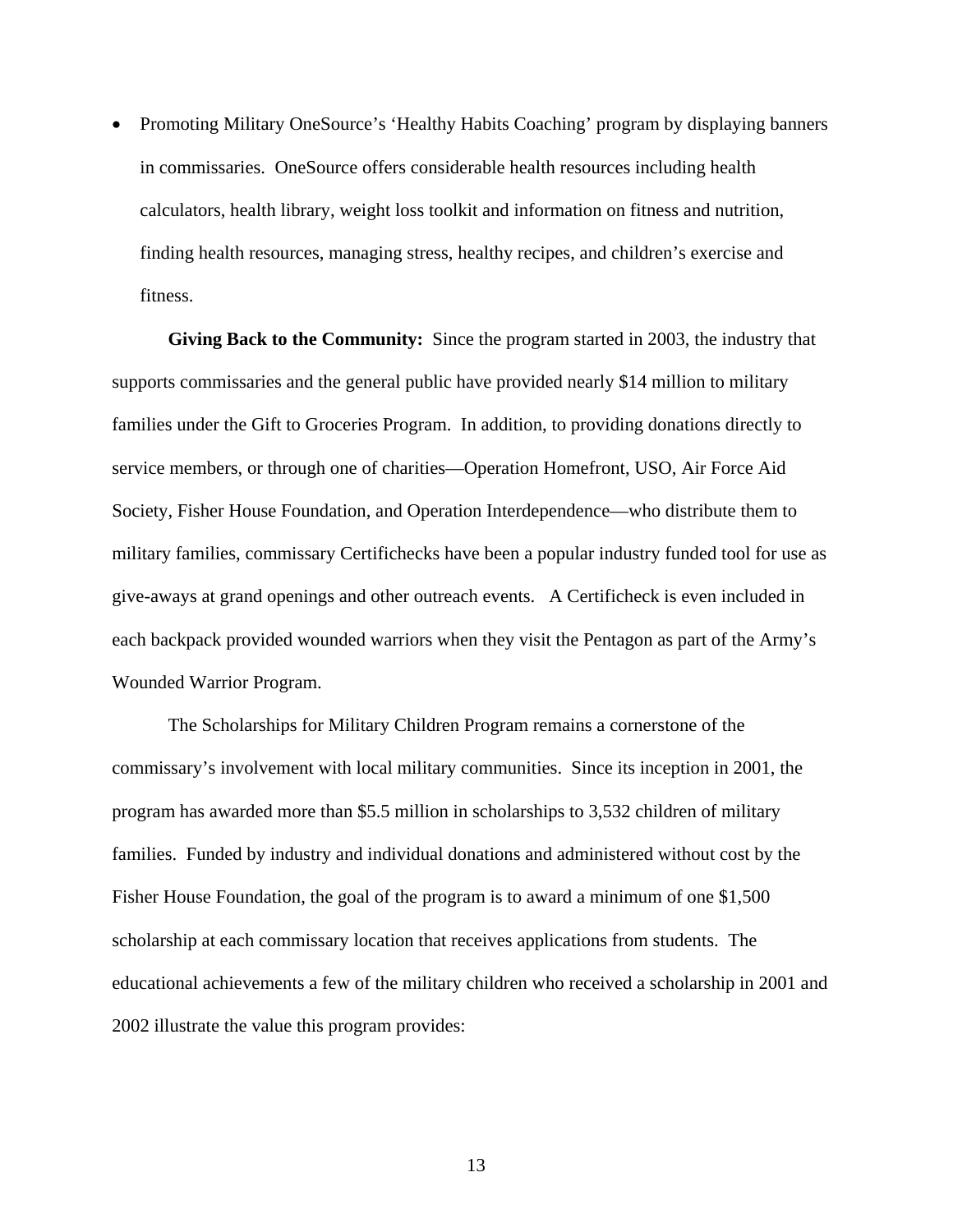Eleanor Carr, 2002 scholarship recipient, earned a bachelors degree in international peace and conflict resolution with a minor in Spanish, American University; currently a first year law student focusing on international law, Columbia University; earned full grant to do human rights work abroad, summer 2008.

Mark Thomas, 2002 scholarship recipient, earned a bachelors degree in theology, music and philosophy (3.96 GPA, Phi Beta Kappa), University of Notre Dame; currently a Senator Jacob K. Javits Fellow at Boston College, Mass., working on a doctorate of philosophy in religion.

Kendy Hornack, 2002 scholarship recipient, earned a bachelors degree in international business and finance (summa cum laude, USF honors graduate), University of South Florida; currently a Fulbright scholar studying European central bank policy and the euro's effect on the German economy.

**Produce Procurement Completed:** The change in our produce procurement methodology mentioned last year is now fully implemented and provides the superb quality and amazing savings we had sought. Our produce savings now average 40.2 percent compared to 31.7 percent in 2006, the last year before we had embarked in this produce transformation. While overall retail grocery sales have been flat, our produce sales increased 6.44 percent in fiscal year 2007 and have been even more vibrant in the first five months of fiscal year 2008 increasing an additional 8.27 percent over 2007's record breaking year. Because of the improved quality and improved merchandising support that meets or beats that available from commercial retailers, the produce department now leads all other commissary departments in the percent of sales increase. Where commissary patrons previously purchased their produce elsewhere, they are now returning to the commissary for their produce needs. We not only find commissary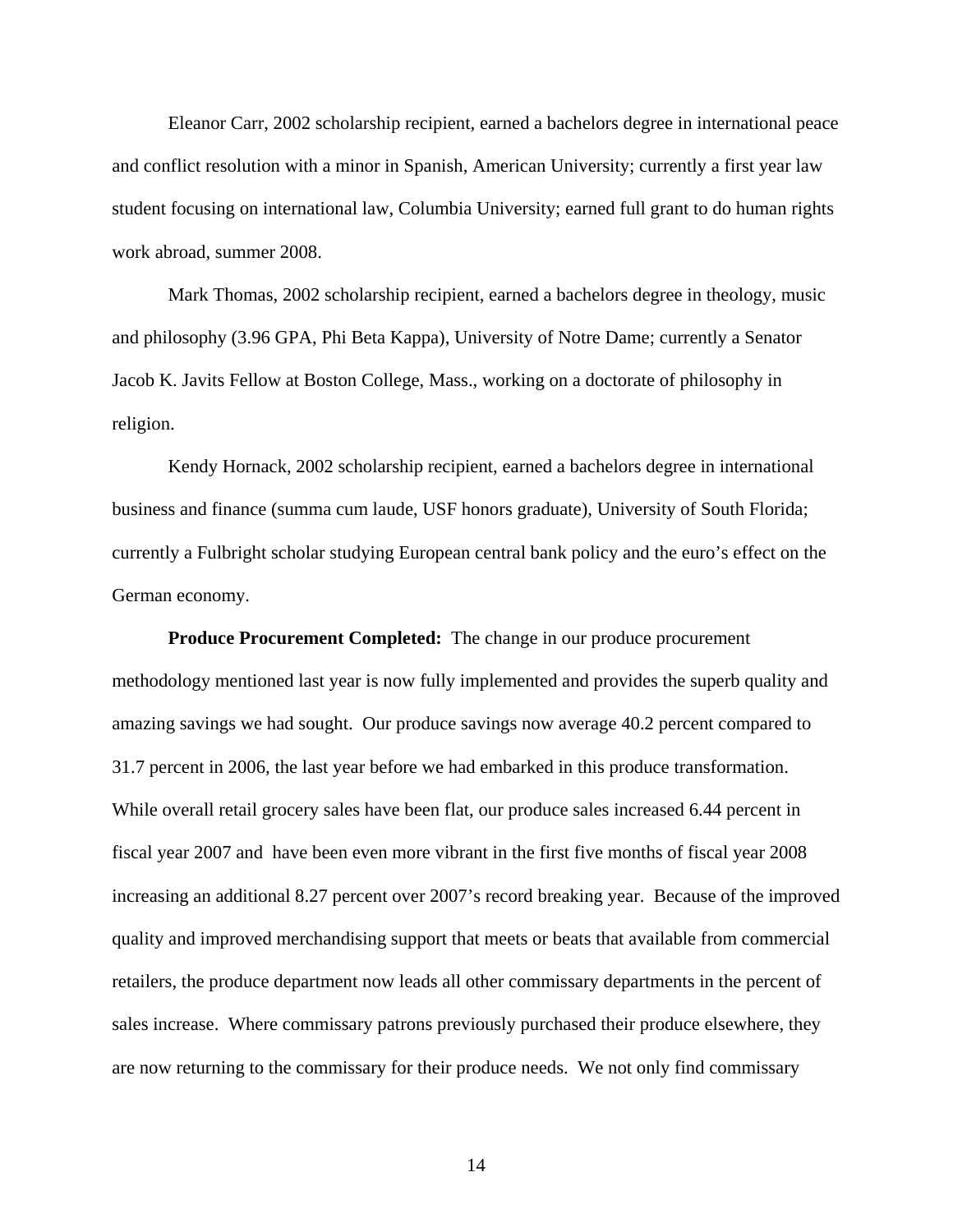patrons coming back to the store more often, in lieu of doing their fill in shopping off installation, but the improved produce quality is also responsible for building complementary sales across store.

Since last years update, the anticipated drain on the surcharge fund because of BRAC and Global Defense Posture Realignment (GDPR) actions is nearing resolution as the Department seeks BRAC funding for those commissary projects required to implement BRAC and military construction (MILCON) dollars for the projects necessary due to restationing initiatives. While rising construction costs—an increase of 44 percent per square foot since 2003—still challenges the surcharge account, this departmental decision has eased the stress on the surcharge program immensely.

As you may recall, DeCA had anticipated completing its deployment of our Workforce of the Future by December 31, 2008. Unfortunately we will be unable to meet that time schedule. Our Workforce of the Future model depended upon the ability to restructure the workforce by transitioning employees from the limited set of duties set forth under the General Schedule, such as a cashier, to more flexible duties such as those accomplished by a store worker in a civilian supermarket. This required that we use the reduction-in-force tool to properly restructure the positions. However, recent revisions to NSPS no longer allow us to use the automated reduction-in-force tool and would force us into a manual process. This manual process is very time consuming and labor intensive; and, with the consolidation of our personnel service center with that of the Defense Logistics Agency under BRAC 2005, to attempt this transition makes our change to the workforce of the future virtually impossible. Consequently, we will complete the necessary transition by filling vacancies that result from attrition with workforce of the future positions as they become available.